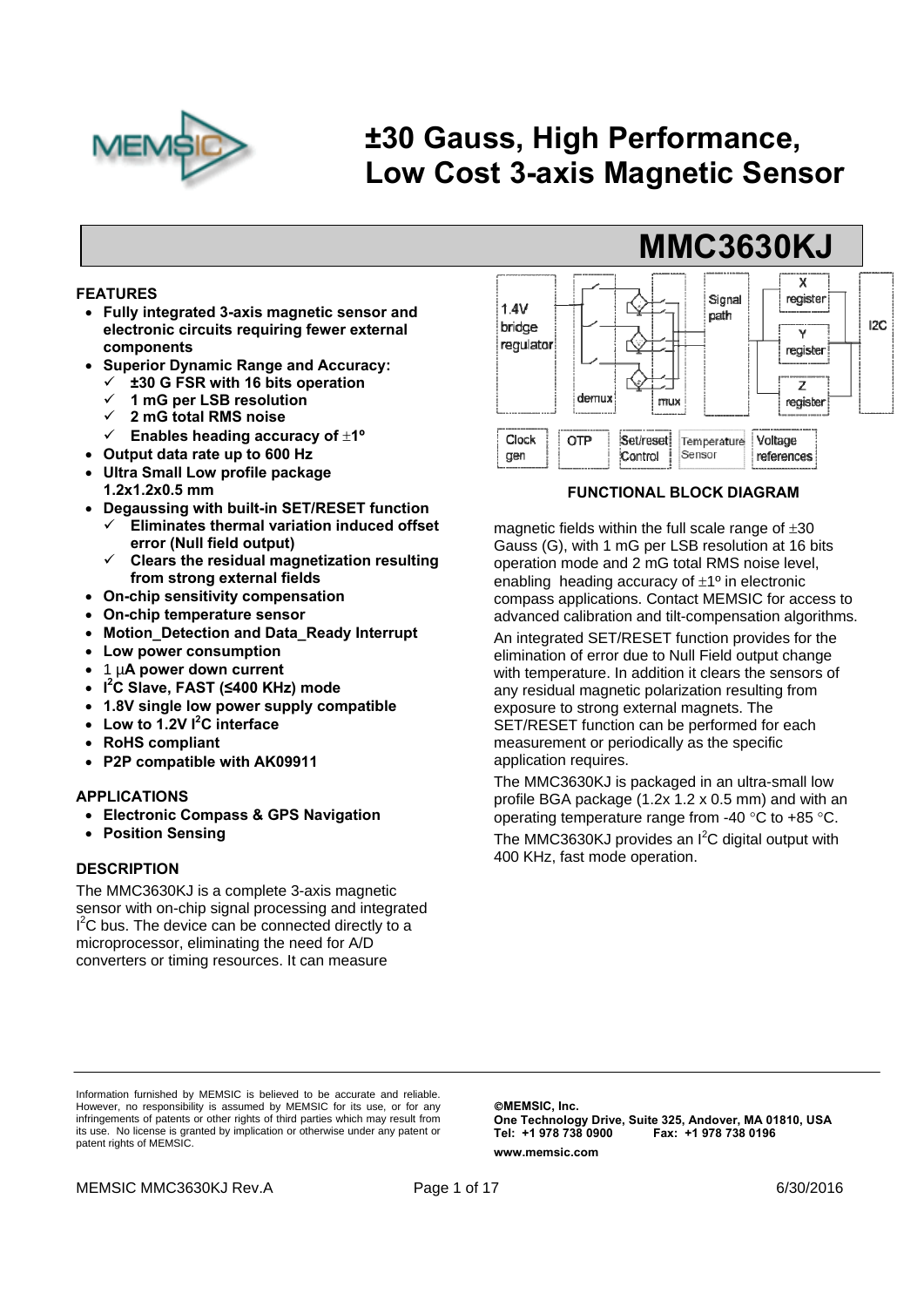| <b>Parameter</b>                                         | <b>Conditions</b>                                        | Min    | <b>Typ</b>       | Max              | <b>Units</b>  |
|----------------------------------------------------------|----------------------------------------------------------|--------|------------------|------------------|---------------|
| Field Range (Each Axis)                                  | Total applied field                                      | $-30$  |                  | $+30$            | G             |
|                                                          | VCAP <sup>1</sup>                                        | 2.6    | 3                | 3.6              | V             |
| <b>Supply Voltage</b>                                    | <b>VDD</b>                                               | 1.62   | 1.8              | 3.6              | $\vee$        |
| $VIO(I2C$ interface and INT)                             |                                                          | 1.2    | 1.8              | 3.6              | $\vee$        |
| Supply Voltage rise time                                 |                                                          |        |                  | 5.0              | ms            |
|                                                          | $BW=00$                                                  |        | 240              | 300              | μA            |
| Supply Current <sup>2,6</sup>                            | $BW=01$                                                  |        | 120              | 150              | μA            |
| (7 measurements/second)                                  | $BW=10$                                                  |        | 60               | 80               | μA            |
|                                                          | $BW=11$                                                  |        | 40               | 50               | μA            |
| Power Down Current <sup>6</sup>                          |                                                          |        | 1.0              | 1.0              | μA            |
| <b>Operating Temperature</b>                             |                                                          | $-40$  |                  | 85               | °C            |
| Storage Temperature                                      |                                                          | $-55$  |                  | 125              | $\circ$ C     |
| Linearity Error <sup>6</sup><br>(Best fit straight line) | $FS=\pm 30 G$<br>$H_{\text{applied}} = \pm 15 \text{ G}$ |        | 0.3              | 0.5              | %FS           |
| Hysteresis <sup>6</sup>                                  | 3 sweeps across ±30 G                                    |        | 0.03             | 0.2              | %FS           |
| Repeatability Error <sup>6</sup>                         | 3 sweeps across ±30 G                                    |        | 0.015            | 0.1              | %FS           |
| Alignment Error                                          |                                                          |        | ±1.0             | ±3.0             | Degrees       |
| <b>Transverse Sensitivity</b>                            |                                                          |        | ±2.0             | $\pm 5.0$        | $\%$          |
|                                                          | $BW=00$                                                  |        | 2.0              | 4.0              | mG            |
| Total RMS Noise <sup>6</sup>                             | $BW=01$                                                  |        | $\overline{2.0}$ | $\overline{4.0}$ | mG            |
|                                                          | $BW=10$                                                  |        | $\overline{3.0}$ | 5.0              | mG            |
|                                                          | $BW=11$                                                  |        | 4.0              | 5.0              | mG            |
| Output resolution                                        |                                                          |        | 16               |                  | <b>Bits</b>   |
|                                                          | $BW=00$                                                  |        | 100              |                  | $\mathsf{Hz}$ |
| Max Output data rate                                     | $BW=01$                                                  |        | 200              |                  | Hz            |
|                                                          | $BW=10$                                                  |        | 400              |                  | Hz            |
|                                                          | $BW=11$                                                  |        | 600              |                  | Hz            |
| Heading accuracy <sup>3</sup>                            |                                                          |        | $\pm 1.0$        |                  | Degrees       |
| Sensitivity <sup>4,7</sup>                               | ±30 G                                                    | -5     |                  | +5               | $\frac{0}{0}$ |
|                                                          |                                                          |        | 1024             |                  | counts/G      |
| Sensitivity Change Over<br>Temperature <sup>6</sup>      | $-40-85$ °C<br>Delta from 25 °C<br>$±30$ G               |        | ±5               |                  | $\%$          |
|                                                          |                                                          | $-0.5$ |                  | $+0.5$           | G             |
| Null Field Output <sup>7</sup>                           |                                                          |        | 32768            |                  | Counts        |
| Temperature Sensor Output $^7$                           |                                                          | 0.6    | 0.8              | 1.0              | °C/Count      |
| Disturbing Field <sup>5</sup>                            |                                                          |        | 36               |                  | G             |
| Maximum Exposed Field                                    |                                                          |        |                  | 10,000           | G             |

## **SPECIFICATIONS** (Measurements @ 25 °C, unless otherwise noted; VCAP=3 V, V<sub>DD</sub>= 1.8 V unless otherwise specified)

6 Based on 3lots characterization result.

7 Based on shipment test result.

 $\overline{a}$ 

 $1$  Not applicable when using internal charge pump circuitry

<sup>2</sup> Supply current is proportional to how many measurements performed per second

 $3$  MEMSIC product enables users to utilize heading accuracy to be 1.0 degree typical when using MEMSIC's proprietary software or algorithm

<sup>4</sup> Sensitivity of the orthogonal axes is analytically derived from raw data and is subsequently processed by MEMSIC software drivers

<sup>5</sup> This is the magnitude of external field that can be tolerated without changing the sensor characteristics. If the disturbing field is exceeded, a SET/RESET operation is required to restore proper sensor operation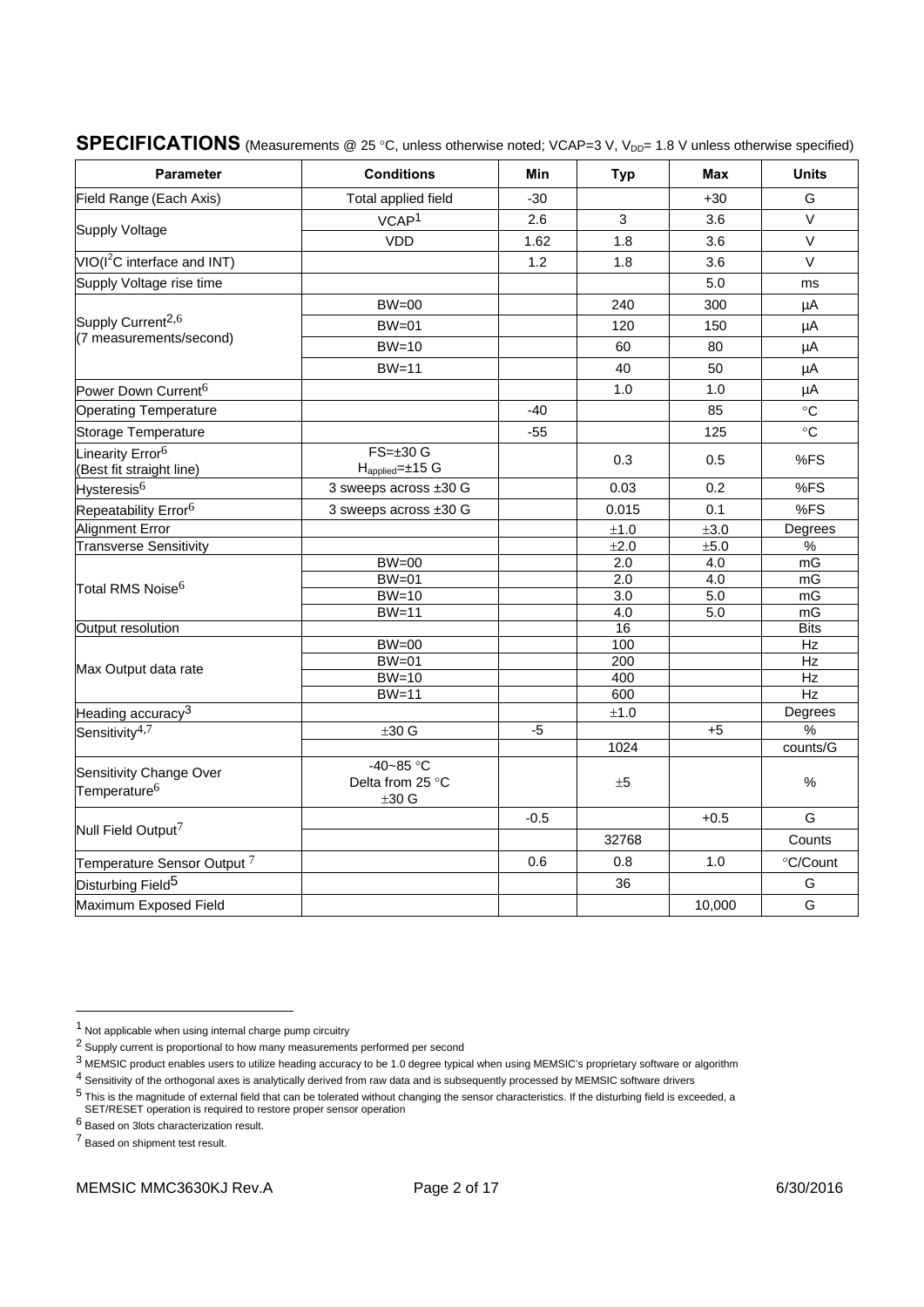## **DIGITER INTERFACE (VIO=1.8V)**

| <b>Symbol</b>          | <b>Parameter (Units)</b>                    | <b>Minimum</b>   | <b>Typical</b> | <b>Maximum</b> |
|------------------------|---------------------------------------------|------------------|----------------|----------------|
| V <sub>IH</sub>        | High Level Input Voltage (Volts)            | $0.7^*$ VIO      |                |                |
| $V_{IL}$               | Low Level Input Voltage (Volts)             |                  |                | $0.3*VIO$      |
| <b>V<sub>HYS</sub></b> | Hysteresis of Schmitt Trigger Input (Volts) | 0.1              |                |                |
| Iщ                     | Input Leakage, All Inputs (uA)              | $-10$            |                | 10             |
| V <sub>OH</sub>        | High Level Output Voltage (Volts)           | $0.8^{\ast}$ VIO |                |                |
| Vol                    | Low Level Output Voltage (Volts)            |                  |                | $0.2*VIO$      |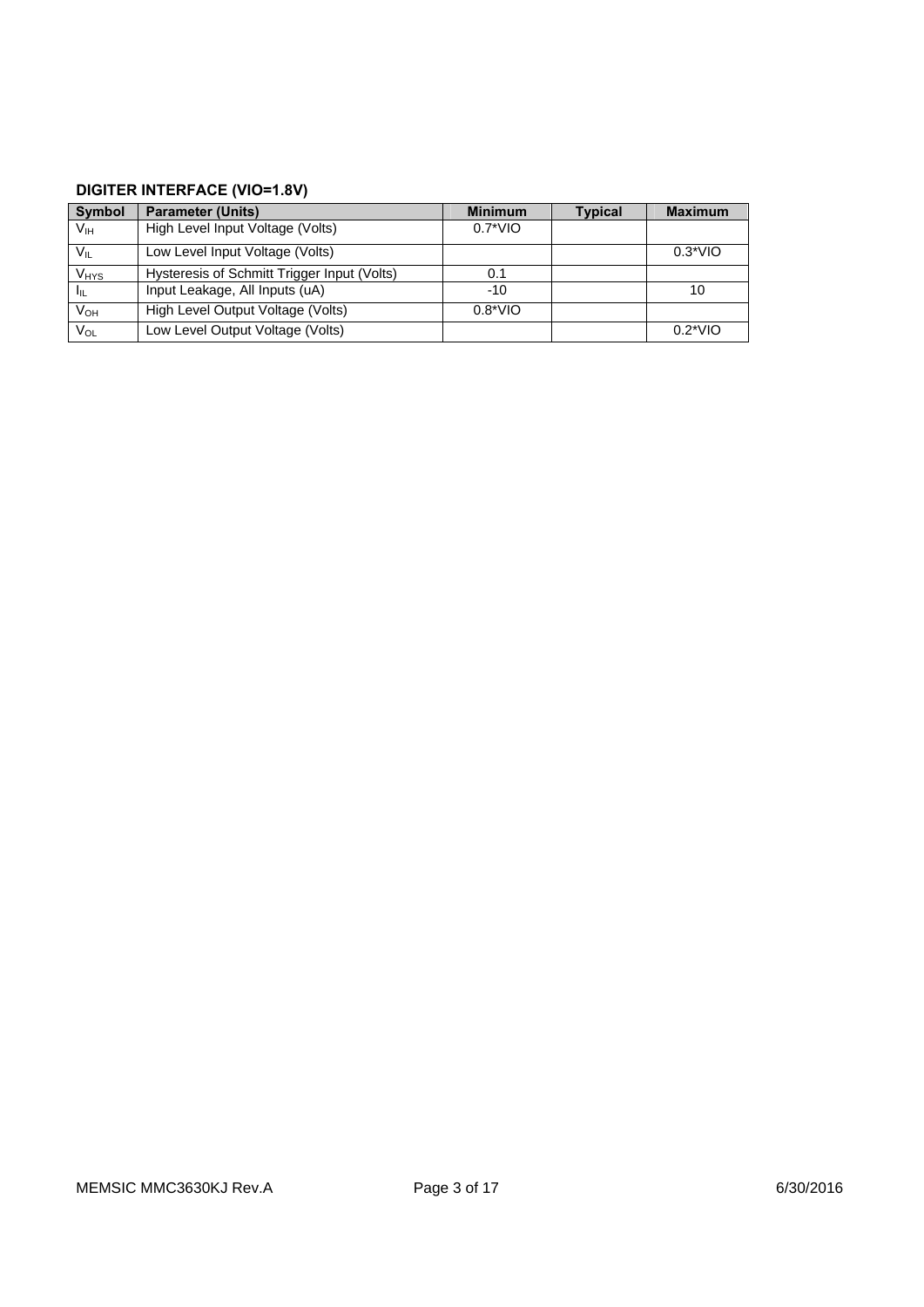| <b>Parameter</b>                               | Symbol              | <b>Test Condition</b>                | Min.         | Typ. | Max.            | <b>Unit</b> |
|------------------------------------------------|---------------------|--------------------------------------|--------------|------|-----------------|-------------|
| Logic Input Low Level                          | $V_{IL}$            |                                      | $-0.5$       |      | $0.3*V_{10}$    | $\vee$      |
| Logic Input High Level                         | V <sub>IH</sub>     |                                      | $0.7*V_{10}$ |      | V <sub>IO</sub> | $\vee$      |
| <b>Hysteresis of Schmitt input</b>             | $V_{\text{hys}}$    |                                      | 0.2          |      |                 | $\vee$      |
| Logic Output Low Level                         | $V_{OL}$            |                                      |              |      | 0.4             | $\vee$      |
| Input Leakage Current                          | Ιj.                 | $0.1V_{10}$ < $V_{in}$ < $0.9V_{10}$ | -10          |      | 10              | μA          |
| <b>SCL Clock Frequency</b>                     | $f_{\rm SCL}$       |                                      | $\mathbf 0$  |      | 400             | kHz         |
| <b>START Hold Time</b>                         | t <sub>HD;STA</sub> |                                      | 0.6          |      |                 | $\mu$ S     |
| <b>START Setup Time</b>                        | $t_{\text{SU;STA}}$ |                                      | 0.6          |      |                 | $\mu$ S     |
| LOW period of SCL                              | t <sub>LOW</sub>    |                                      | 1.3          |      |                 | $\mu S$     |
| <b>HIGH period of SCL</b>                      | $t_{HIGH}$          |                                      | 0.6          |      |                 | $\mu S$     |
| Data Hold Time                                 | $t_{HD;DAT}$        |                                      | $\Omega$     |      | 0.9             | $\mu S$     |
| Data Setup Time                                | $t_{\text{SU;DAT}}$ |                                      | 0.1          |      |                 | $\mu S$     |
| <b>Rise Time</b>                               | $t_{r}$             | From $V_{IL}$ to $V_{IH}$            |              |      | 0.3             | $\mu$ S     |
| Fall Time                                      | $t_{\rm f}$         | From $V_{IH}$ to $V_{IL}$            |              |      | 0.3             | $\mu$ S     |
| Bus Free Time Between STOP and<br><b>START</b> | $t_{\text{BUF}}$    |                                      | 1.3          |      |                 | $\mu S$     |
| STOP Setup Time                                | $t_{\text{SU;STO}}$ |                                      | 0.6          |      |                 | $\mu S$     |

## **I 2 C INTERFACE I/O CHARACTERISTICS (VIO=1.8 V)**

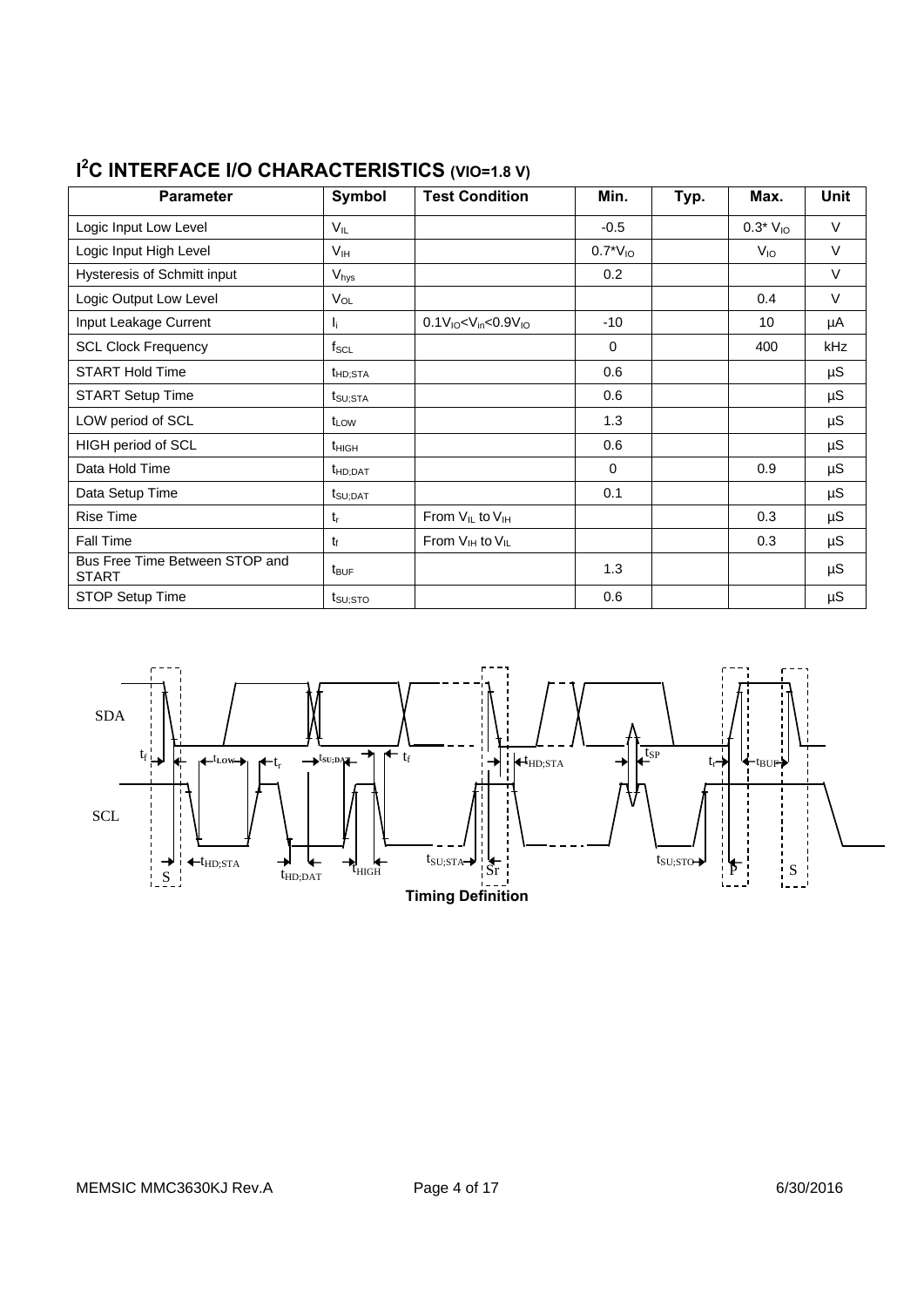## **ABSOLUTE MAXIMUM RATINGS\***

| $-0.5$ to $+5$ V  |
|-------------------|
| -55 °C to +125 °C |
| 10000 G           |
|                   |

**Note:** Stresses above those listed under Absolute Maximum Ratings may cause permanent damage to the device. This is a stress rating only; the functional operation of the device at these or any other conditions above those indicated in the operational sections of this specification is not implied. Exposure to absolute maximum rating conditions for extended periods may affect the device's reliability.

#### **Pin Description: BGA Package**

| Pin            | Name           | Description                                   | I/O       |
|----------------|----------------|-----------------------------------------------|-----------|
| A <sub>1</sub> | <b>VCAP</b>    | Power Supply for<br><b>SET/RESET Coil</b>     | P         |
| A2             | N <sub>C</sub> | Not Connected                                 | <b>NC</b> |
| A <sub>3</sub> | NC.            | <b>Not Connected</b>                          | <b>NC</b> |
| <b>B1</b>      | VSA            | Connect to Ground                             | P         |
| B <sub>3</sub> | <b>SCL</b>     | Serial Clock Line for I <sup>2</sup> C<br>bus |           |
| C <sub>1</sub> | VDD            | Power Supply                                  | P         |
| C <sub>2</sub> | INT            | Interrupt Output                              |           |
| C3             | SDA            | Serial Data Line for I <sup>2</sup> C<br>bus  | I/O       |

All parts are shipped in tape and reel packaging with 9000 pcs per 13" reel or 3000pcs per 7" reel.

#### **Caution:**

This is an Electro-static Discharge (ESD) sensitive device.

#### **Ordering Guide:**

#### MMC3630KJ



#### **Marking illustration:**



**Note:** Coordinates shown above indicate polarity after a SET operation.

"Number" (top-left character) is used to differentiate between similar devices. The black dot marks the location of pin one  $(1)$ . The  $2^{nd}$  line represents the device's Lot Number.

#### **THEORY OF OPERATION**

The Anisotropic Magneto-Resistive (AMR) sensors are special resistors made of permalloy thin film deposited on a silicon wafer. During manufacturing, a strong magnetic field is applied to the film to orient its magnetic domains in the same direction, establishing a magnetization vector. Subsequently, an external magnetic field applied perpendicularly to the sides of the film causes the magnetization to rotate and change angle. This effect causes the film's resistance to vary with the intensity of the applied magnetic field. The MEMSIC AMR sensor is incorporated into a Wheatstone bridge configuration to maximize Signal to Noise ratio. A change in magnetic field produces a proportional change in differential voltage across the Wheatstone bridge

However, the influence of a strong magnetic field (more than 36 G) in any direction could upset, or flip, the polarity of the film, thus changing the sensor characteristics. A strong restoring magnetic field must be applied momentarily to restore, or set, the sensor characteristics. The MEMSIC magnetic sensor has an on-chip magnetically coupled strap: a SET/RESET strap pulsed with a high current, to provide the restoring magnetic field.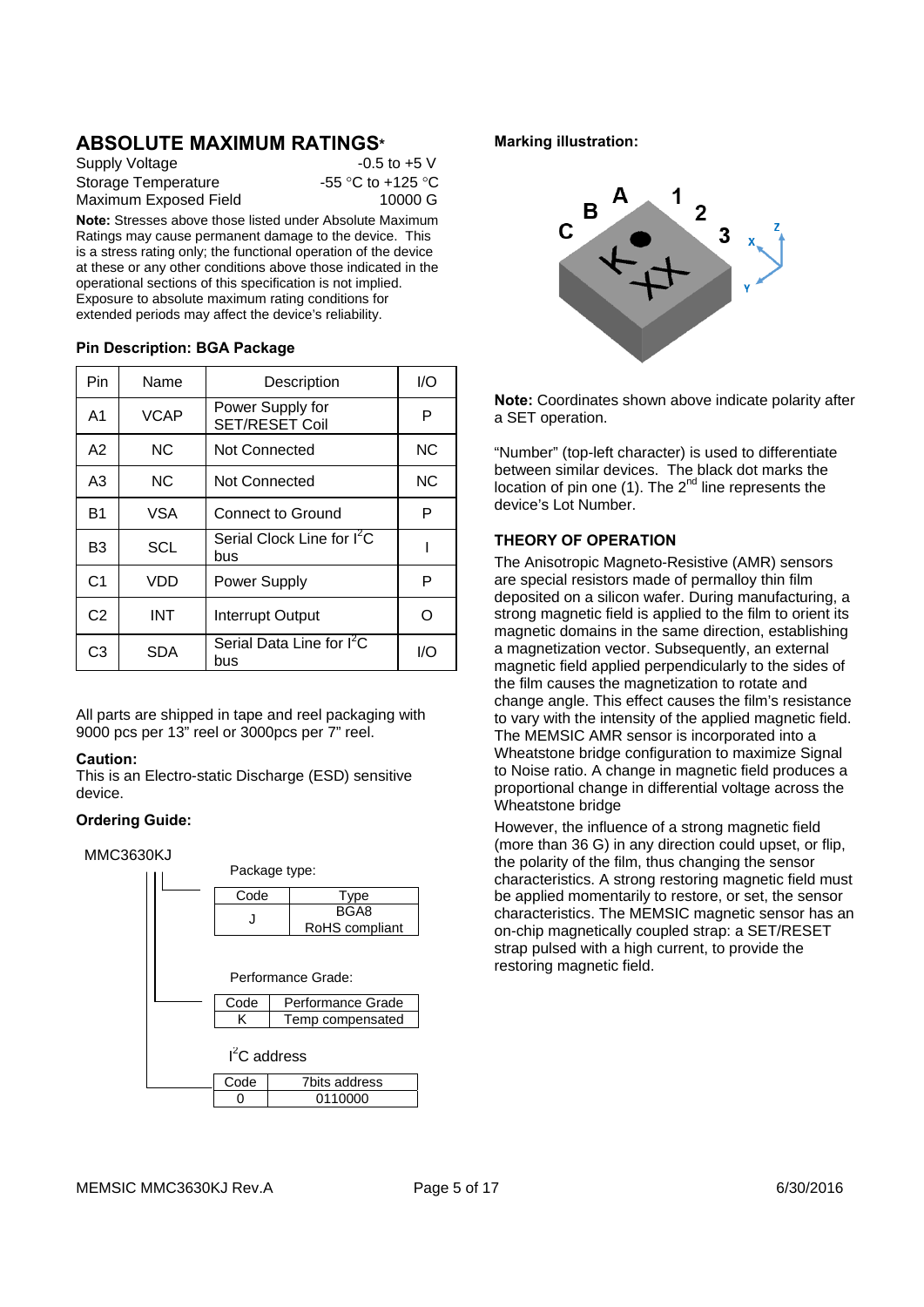#### **EXTERNAL CIRCUITRY CONNECTION**

The MMC3630KJ was designed for flexible power connections to support existing and new designs. It can operate from a single 1.62V to 3.6V supply or from dual supplies using a 1.62V to 3.6V ASIC supply and a 2.6V to 3.6V sensor supply. When using a single supply it is necessary to enable the internal charge pump. This pump charges the capacitor connected to VCAP, where energy is stored for SET/RESET operations. The circuit connection diagrams below illustrate power supply connection options.

The circuit connection diagrams below illustrate power supply connection options.



**<Top View> Single Supply Connection** 

See Table below for operating in different supply modes

| Power Supply<br>Options | Dual Supply             | Single Supply                                  |
|-------------------------|-------------------------|------------------------------------------------|
| Power I                 | $2.6V - 3.6V$           | NA.                                            |
| Power II                | $1.62V - 3.6V$          | 1.62V~3.6V                                     |
| VCAP                    | Connected to<br>Power I | Connected to<br>Ground through a<br>4.7 µF Cap |
| Charge Pump             | Disabled                | Enabled:<br>turn on before<br><b>SET/RESET</b> |
| Refill Cap <sup>1</sup> | O                       | Write "1" before<br><b>SET/RESET</b>           |

1 Register bits in "Control Register 0"

#### **PIN DESCRIPTIONS**

**VCAP** – This is the supply input for SET/RESET coil. MEMSIC recommends a minimum bypass capacitor of 2 µF placed in close proximity to the VCAP pin. The total bypass capacitance connected to VCAP line, including the 2 µF capacitor, should not be smaller than 4.7 µF.

**VSA** – This is the ground pin for the magnetic sensor.

 $SDA - This$  pin is the  $I<sup>2</sup>C$  serial data line, and operates in FAST (400 KHz) mode.

**SCL**– This pin is the  $I^2C$  serial clock line, and operates in FAST (400 KHz) mode.

**VDD** –This pin is the power supply of the analog and digital parts of ASIC.

**INT** – Interrupt output. High effective. This pin is held as hi-Z until an interrupt function is enabled.

#### **HARDWARE DESIGN CONSIDERATION**

- Provide adequate separation distance to devices that contain permanent magnets or generate magnetic fields (e.g. speakers, coils, inductors) The combined magnetic field to be measured and interference magnetic field should be less than the full scale range of the MMC3630KJ (±30 G).
- $\checkmark$  Provide adequate separation distance to current carrying traces. Do not route current carrying traces under the sensor or on the other side of the PCB opposite the device.
- Do not cover the sensor with magnetized material or material that may become magnetized, (e.g., shield box, LCD, battery, iron bearing material).
- Do not place the device opposite magnetized material or material that may become magnetized located on the other side of the PCB.

Please refer to MEMSIC application note: AN-200-20- 0001 (MEMSIC Magnetic Sensor Hardware Design Layout Guideline for Electronic Device).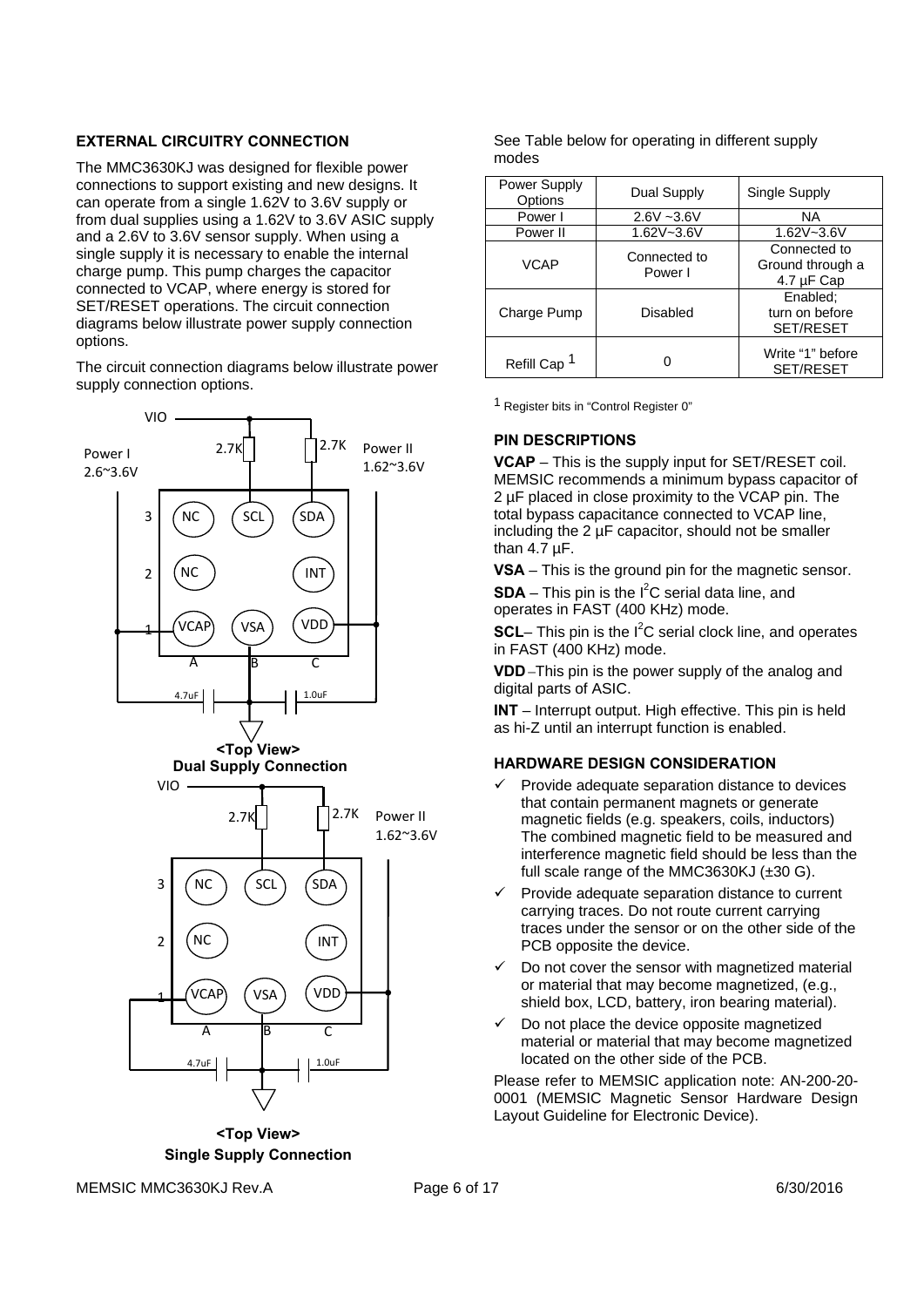#### **POWER CONSUMPTION**

The power consumed by the device is proportional to the number of measurements taken per second. For example, when BW<1:0>=00, that is, 16-bit mode with 10 ms per measurement, MMC3630KJ consumes 240 µA (typical) at 1.8 V with 7 measurements per second. If only 2 measurements are performed per second, the current will be 240\*2/7=68.6µA.

#### **I 2 C INTERFACE DESCRIPTION**

A slave mode  $I^2C$  circuit has been implemented into the MEMSIC magnetic sensor as a standard interface for customer applications. The A/D converter functionality have been added to the MEMSIC sensor, thereby increasing ease-of-use, and lowering power consumption, footprint and total solution cost.

The  $I^2C$  (or Inter IC bus) is an industry standard bidirectional two-wire interface bus. A master l<sup>2</sup>C device can operate READ/WRITE controls to 128 devices by device addressing. The MEMSIC magnetic sensor operates only in a slave mode, i.e. only responding to calls by a master device. Can operate READ/WRITE controls to 128 devices by device addressing. The MEMSIC magnetic sensor operates only in a slave mode, i.e. only responding to calls by a master device.

#### **I 2 C BUS CHARACTERISTICS**



The two wires in the  $I^2C$  bus are called SDA (serial data line) and SCL (serial clock line). In order for a data transfer to start, the bus has to be free, which is defined by both wires in a HIGH output state. Due to the open-drain/pull-up resistor structure and wired Boolean "AND" operation, any device on the bus can pull lines low and overwrite a HIGH signal. The data on the SDA line has to be stable during the HIGH period of the SCL line. In other words, valid data can only change when the SCL line is LOW.

Note: Rp selection guide: 4.7Kohm for a short  $I^2C$  bus length (less than 10 cm), and 10Kohm for a bus length less than 5 cm.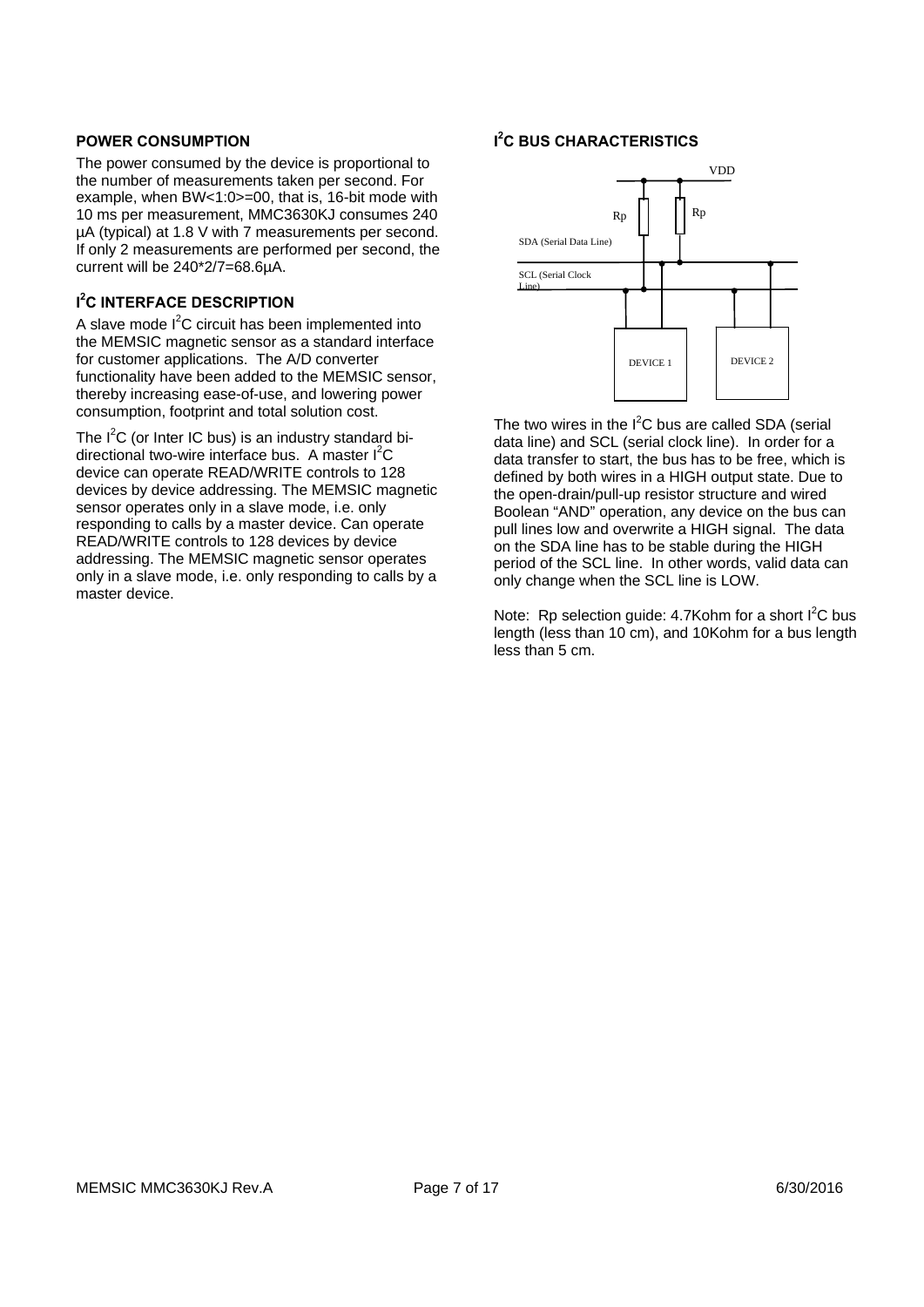#### **REGISTER MAP**

| <b>Register Name</b> | <b>Address</b>  | <b>Description</b>              |
|----------------------|-----------------|---------------------------------|
| Xout Low             | 00H             | <b>Xout LSB</b>                 |
| Xout High            | 01H             | <b>Xout MSB</b>                 |
| Yout Low             | 02H             | Yout LSB                        |
| Yout High            | 03H             | Yout MSB                        |
| Zout Low             | 04H             | Zout LSB                        |
| Zout High            | 05H             | Zout MSB                        |
| Temperature          | 06H             | Temperature output              |
| <b>Status</b>        | 07H             | Device status                   |
| Internal control 0   | 08H             | Control register 0              |
| Internal control 1   | 09H             | Control register 1              |
| Internal control 2   | 0AH             | Control register 2              |
| X Threshold          | 0 <sub>BH</sub> | Motion detection threshold of X |
| Y Threshold          | 0CH             | Motion detection threshold of Y |
| Z Threshold          | 0DH             | Motion detection threshold of Z |
| Product ID 1         | 2FH             | Product ID                      |

#### **Register Details**

#### **Xout High, Xout Low**

| $\sim$ $\sim$<br><b>Xout Low</b> |           |            |  |  |  |  |  |  |  |  |  |
|----------------------------------|-----------|------------|--|--|--|--|--|--|--|--|--|
| Addr: 00H                        | Xout[7:0] |            |  |  |  |  |  |  |  |  |  |
| Mode                             |           |            |  |  |  |  |  |  |  |  |  |
|                                  |           |            |  |  |  |  |  |  |  |  |  |
|                                  |           |            |  |  |  |  |  |  |  |  |  |
| Xout High<br>Addr: 01H           |           | Xout[15:8] |  |  |  |  |  |  |  |  |  |
| Mode                             |           |            |  |  |  |  |  |  |  |  |  |

X-axis output, unsigned format.

#### **Yout High, Yout Low**

| <b>Yout Low</b>  |           |            |  |  |  |  |  |  |  |  |  |
|------------------|-----------|------------|--|--|--|--|--|--|--|--|--|
| Addr: 02H        | Yout[7:0] |            |  |  |  |  |  |  |  |  |  |
| Mode             |           |            |  |  |  |  |  |  |  |  |  |
|                  |           |            |  |  |  |  |  |  |  |  |  |
| <b>Yout High</b> |           |            |  |  |  |  |  |  |  |  |  |
| Addr: 03H        |           | Yout[15:8] |  |  |  |  |  |  |  |  |  |
| Mode             |           |            |  |  |  |  |  |  |  |  |  |

Y-axis output, unsigned format.

#### **Zout High, Zout Low**

| Zout Low         |           |            |  |  |  |  |  |  |  |  |
|------------------|-----------|------------|--|--|--|--|--|--|--|--|
| Addr: 04H        | Zout[7:0] |            |  |  |  |  |  |  |  |  |
| Mode             |           |            |  |  |  |  |  |  |  |  |
|                  |           |            |  |  |  |  |  |  |  |  |
| <b>Zout High</b> |           |            |  |  |  |  |  |  |  |  |
| Addr: 05H        |           | Zout[15:8] |  |  |  |  |  |  |  |  |
| Mode             |           |            |  |  |  |  |  |  |  |  |

Z-axis output, unsigned format.

#### **Temperature Out**

| <b>Femperature</b> |                       |  |  |  |  |  |  |  |  |
|--------------------|-----------------------|--|--|--|--|--|--|--|--|
| : 06H<br>Addr:     | rout[7 $\cdot$ $\sim$ |  |  |  |  |  |  |  |  |
| Mode               |                       |  |  |  |  |  |  |  |  |

Temperature output, unsigned format. The range is -75~125°C, about 0.8°C/LSB, 00000000 stands for -75°C.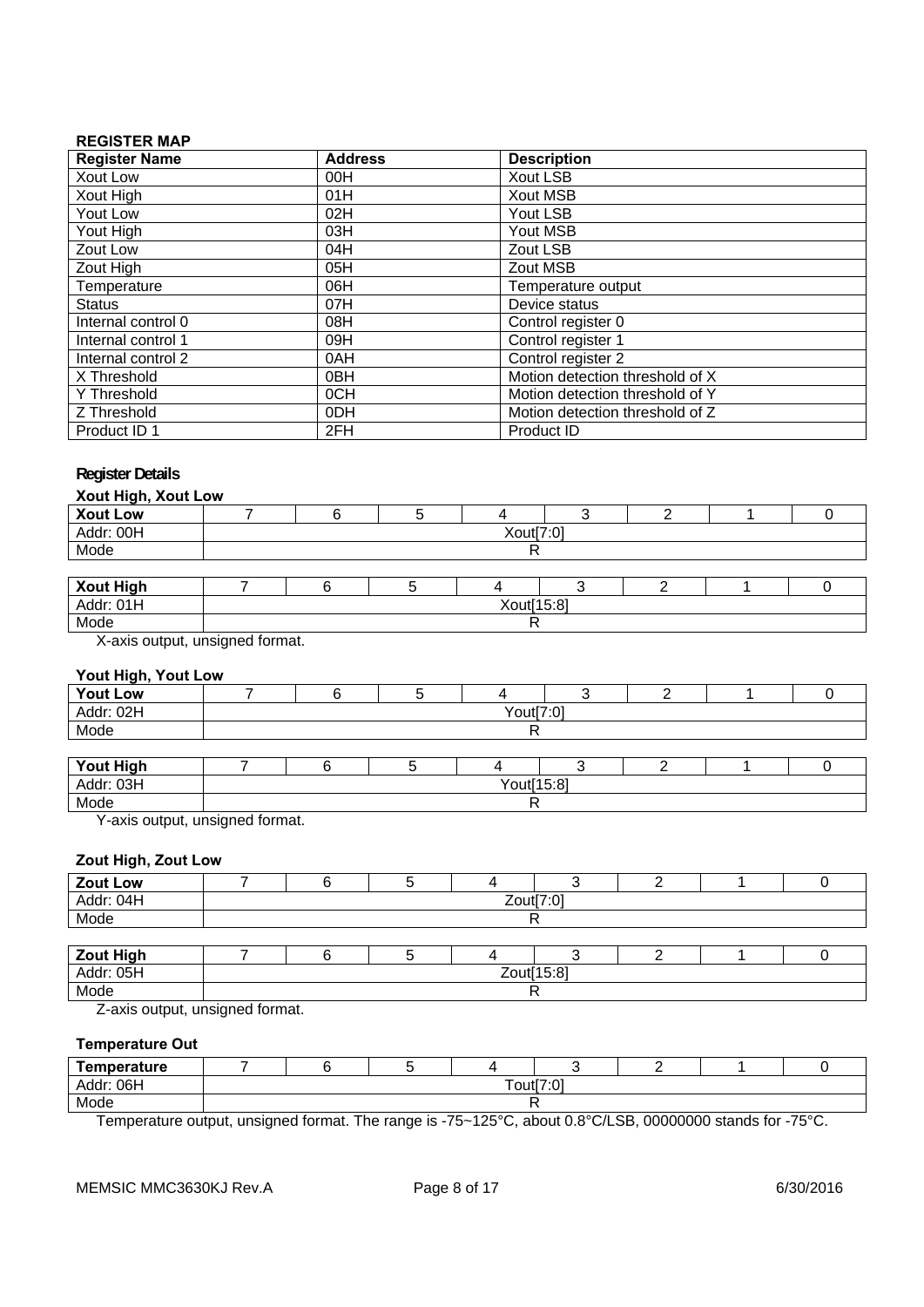#### **Status**

| <b>Device Status</b> |          |  |  |                |         |                    |              |                |  |
|----------------------|----------|--|--|----------------|---------|--------------------|--------------|----------------|--|
| Addr: 07H            | Reserved |  |  | OTP Rd<br>Done | Pump On | Motion<br>Detected | Meas<br>Done | Meas_M<br>Done |  |
| <b>Reset Value</b>   |          |  |  |                |         |                    |              |                |  |
| Mode                 | R/W      |  |  |                |         |                    |              |                |  |

| <b>Bit Name</b>        | <b>Description</b>                                                                                                                                                                                                                                                                                                                                  |
|------------------------|-----------------------------------------------------------------------------------------------------------------------------------------------------------------------------------------------------------------------------------------------------------------------------------------------------------------------------------------------------|
| Meas_M_Done            | Indicates a measurement event of magnetic field is completed. This bit should be checked before<br>reading the output. When the new measurement command is occurred, this bit turns to "0".<br>When the measurement is finished, this bit will remain "1" till next measurement. Writing 1 into<br>this bit will clear the corresponding interrupt. |
| Meas_T_Done            | Indicates a measurement event of temperature is completed. When the new measurement<br>command is occurred, this bit turns to "0". When the measurement is finished, this bit will remain<br>"1" till next measurement. Writing 1 into this bit will clear the corresponding interrupt.                                                             |
| <b>Motion Detected</b> | Indicates a motion is detected. Writing 1 into this bit will clear the corresponding interrupt.                                                                                                                                                                                                                                                     |
| Pump On                | Indicates the charge pump status, after Refill Cap command, the charge pump will start running,<br>and this bit will stays high, it will be reset low after the cap reaches its target voltage and the<br>charge pump is shut off.                                                                                                                  |
| OTP Rd Done            | Indicates the chip was able to successfully read its memory.                                                                                                                                                                                                                                                                                        |

#### **Internal Control 0**

| <b>Control</b><br><b>Register 0</b> |                 |                    |            |       |     |          |      |      |
|-------------------------------------|-----------------|--------------------|------------|-------|-----|----------|------|------|
| Addr: 08H                           | Test_Pin<br>Sel | <b>OTP</b><br>Read | Refill Cap | Reset | Set | Start MD | TM T | TM M |
| <b>Reset Value</b>                  |                 |                    |            |       |     |          |      |      |
| Mode                                | W               | W                  | W          | W     | W   | W        | W    | W    |

| <b>Bit Name</b> | <b>Description</b>                                                                                     |
|-----------------|--------------------------------------------------------------------------------------------------------|
| TM M            | Take magnetic field measurement, set '1' will initiate measurement. This bit will be automatically     |
|                 | reset to 0.                                                                                            |
|                 | Take Temperature measurement, set '1' will initiate measurement. This bit will be automatically        |
| TM T            | reset to 0. Need work respectively with TM M.                                                          |
|                 | Start the motion detector. Set "1" will perform an initial magnetic measurement and use this           |
| Start MDT       | number as the baseline, then the magnetic measurements are done periodically, and compare              |
|                 | the new data with the baseline. If the difference exceeds the threshold, the bit "Motion Detected"     |
|                 | in 07H is set to "1". The frequency of the periodic measurements is set by CM Freq in 0AH, and         |
|                 | the thresholds are set in 0BH, 0CH, and 0DH. Once a motion is detected, this bit is reset to 0.        |
| Set             | Writing "1" will SET the sensor by passing a large current through SET/RESET Coil                      |
| Reset           | Writing "1" will RESET the sensor by passing a large current through SET/RESET Coil in a               |
|                 | reversed direction                                                                                     |
|                 | Writing "1" will recharge the capacitor at VCAP pin, it is requested to be issued before               |
| Refill Cap      | SET/RESET command. When external power supply is adopted, this bit is reserved, write "0".             |
| OTP Read        | Writing "1" will let the device to read the OTP data again. This bit will be automatically reset to 0. |
| Test Pin Sel    | Factory-used bit.                                                                                      |

#### **Internal Control 1**

| <b>Control</b><br><b>Register 1</b> |                  |   |                           |           |           |           |                 |                 |
|-------------------------------------|------------------|---|---------------------------|-----------|-----------|-----------|-----------------|-----------------|
| Addr: 09H                           | SW<br><b>RST</b> |   | OTP BL SEL1   OTP BL SEL0 | Z-inhibit | Y-inhibit | X-inhibit | BW <sub>1</sub> | BW <sub>0</sub> |
| <b>Reset Value</b>                  |                  |   |                           |           |           |           |                 |                 |
| Mode                                | W                | W | W                         | W         | W         | W         | W               | W               |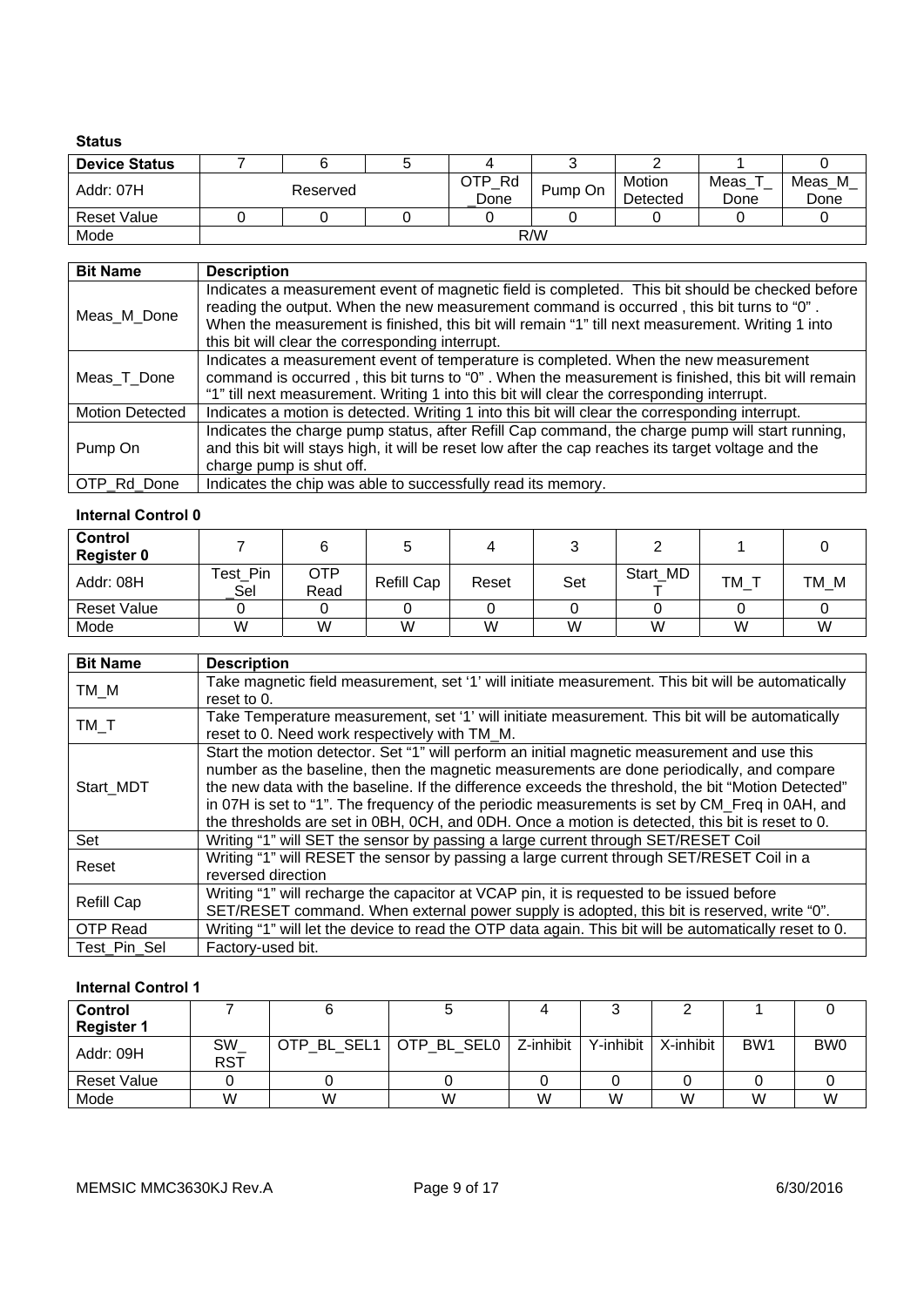| <b>Bit Name</b>                     |                                                                   |                                                                                    |         | Description                                                                                             |            |  |  |  |  |  |  |
|-------------------------------------|-------------------------------------------------------------------|------------------------------------------------------------------------------------|---------|---------------------------------------------------------------------------------------------------------|------------|--|--|--|--|--|--|
|                                     | Output resolution                                                 |                                                                                    |         |                                                                                                         |            |  |  |  |  |  |  |
|                                     | BW <sub>1</sub>                                                   | BW <sub>0</sub><br><b>Output Resolution</b>                                        |         | <b>Measurement Time</b>                                                                                 | <b>ODR</b> |  |  |  |  |  |  |
|                                     | 0                                                                 |                                                                                    | 16 bits | $10 \text{ ms}$                                                                                         | 100Hz      |  |  |  |  |  |  |
| <b>BW0 &amp;</b><br>BW <sub>1</sub> | 0                                                                 |                                                                                    | 16 bits | 5ms                                                                                                     | 200Hz      |  |  |  |  |  |  |
|                                     |                                                                   |                                                                                    | 16 bits | $2.5 \text{ ms}$                                                                                        | 400Hz      |  |  |  |  |  |  |
|                                     |                                                                   |                                                                                    | 16 bits | 1.6 <sub>ms</sub>                                                                                       | 600Hz      |  |  |  |  |  |  |
|                                     |                                                                   | Note: X/Y/Z channel measurements are taken sequentially. Delay Time among<br>those |         |                                                                                                         |            |  |  |  |  |  |  |
|                                     | measurements is 1/3 of the Measurement Time defined in the table. |                                                                                    |         |                                                                                                         |            |  |  |  |  |  |  |
| X-inhibit                           |                                                                   |                                                                                    |         | Writing "1" will disable this channel, and reduce Measurement Time and total charge per                 |            |  |  |  |  |  |  |
| Y-inhibit                           | measurement.                                                      |                                                                                    |         |                                                                                                         |            |  |  |  |  |  |  |
| Z-inhibit                           |                                                                   |                                                                                    |         |                                                                                                         |            |  |  |  |  |  |  |
| OTP BL SEL0                         |                                                                   |                                                                                    |         |                                                                                                         |            |  |  |  |  |  |  |
| &                                   | Factory-use bits.                                                 |                                                                                    |         |                                                                                                         |            |  |  |  |  |  |  |
| OTP BL SEL1                         |                                                                   |                                                                                    |         |                                                                                                         |            |  |  |  |  |  |  |
| SW RST                              |                                                                   |                                                                                    |         | Writing "1" will cause the part to reset, similar to power-up. It will clear all registers and also re- |            |  |  |  |  |  |  |
|                                     |                                                                   |                                                                                    |         | read OTP as part of its startup routine. The power on time is 5mS.                                      |            |  |  |  |  |  |  |

### **Internal Control 2**

| <b>Control</b><br><b>Register</b> |         | 6                        |                   |                     |          |          |          |          |
|-----------------------------------|---------|--------------------------|-------------------|---------------------|----------|----------|----------|----------|
| Addr: 0AH                         | ULP_SEL | INT_Meas<br>_Done_E<br>N | INT_MDT<br>$\_EN$ | Force_Vd<br>dl_Stby | CM_Freq3 | CM_Freq2 | CM_Freq1 | CM_Freq0 |
| Reset<br>Value                    |         |                          |                   |                     |          |          |          |          |
| Mode                              | W       | W                        | W                 | W                   | W        | W        | W        | W        |

| <b>Bit Name</b>  |                                                                                          | Description                                                                                      |  |  |  |  |  |  |
|------------------|------------------------------------------------------------------------------------------|--------------------------------------------------------------------------------------------------|--|--|--|--|--|--|
|                  | These bits determine how often the chip will take measurements in Continuous             |                                                                                                  |  |  |  |  |  |  |
|                  | Measurement Mode. The frequency is based on the assumption that $BW[1:0] = 00$ .         |                                                                                                  |  |  |  |  |  |  |
|                  | CM_Freq [3:0]                                                                            | Frequency                                                                                        |  |  |  |  |  |  |
|                  | 0000                                                                                     | Continuous Measurement Mode is off. Motion                                                       |  |  |  |  |  |  |
|                  |                                                                                          | detector does not work in this case.                                                             |  |  |  |  |  |  |
| $CM_Freq[3:0]$   | 0001                                                                                     | 14 Hz                                                                                            |  |  |  |  |  |  |
|                  | 0010                                                                                     | 5 Hz                                                                                             |  |  |  |  |  |  |
|                  | 0011                                                                                     | $2.2$ Hz                                                                                         |  |  |  |  |  |  |
|                  | 0100                                                                                     | 1 Hz                                                                                             |  |  |  |  |  |  |
|                  | 0101                                                                                     | $1/2$ Hz                                                                                         |  |  |  |  |  |  |
|                  | 0110                                                                                     | $1/4$ Hz                                                                                         |  |  |  |  |  |  |
|                  | 0111                                                                                     | $1/8$ Hz                                                                                         |  |  |  |  |  |  |
|                  | 1000                                                                                     | $1/16$ Hz                                                                                        |  |  |  |  |  |  |
|                  | 1001                                                                                     | $1/32$ Hz                                                                                        |  |  |  |  |  |  |
|                  | 1010                                                                                     | $1/64$ Hz                                                                                        |  |  |  |  |  |  |
|                  | 1011 and above                                                                           | Reserved and not used.                                                                           |  |  |  |  |  |  |
| Force_Vddl_Stby  | Factory-use bit.                                                                         |                                                                                                  |  |  |  |  |  |  |
| INT_MDT_EN       |                                                                                          | Writing "1" will enable the interrupt when a motion is detected by the internal motion detector. |  |  |  |  |  |  |
| INT_Meas_Done_EN | Writing "1" will enable the interrupt when a magnetic or temperature measurement even is |                                                                                                  |  |  |  |  |  |  |
|                  | completed.                                                                               |                                                                                                  |  |  |  |  |  |  |
| ULP SEL          | Factory-use bit.                                                                         |                                                                                                  |  |  |  |  |  |  |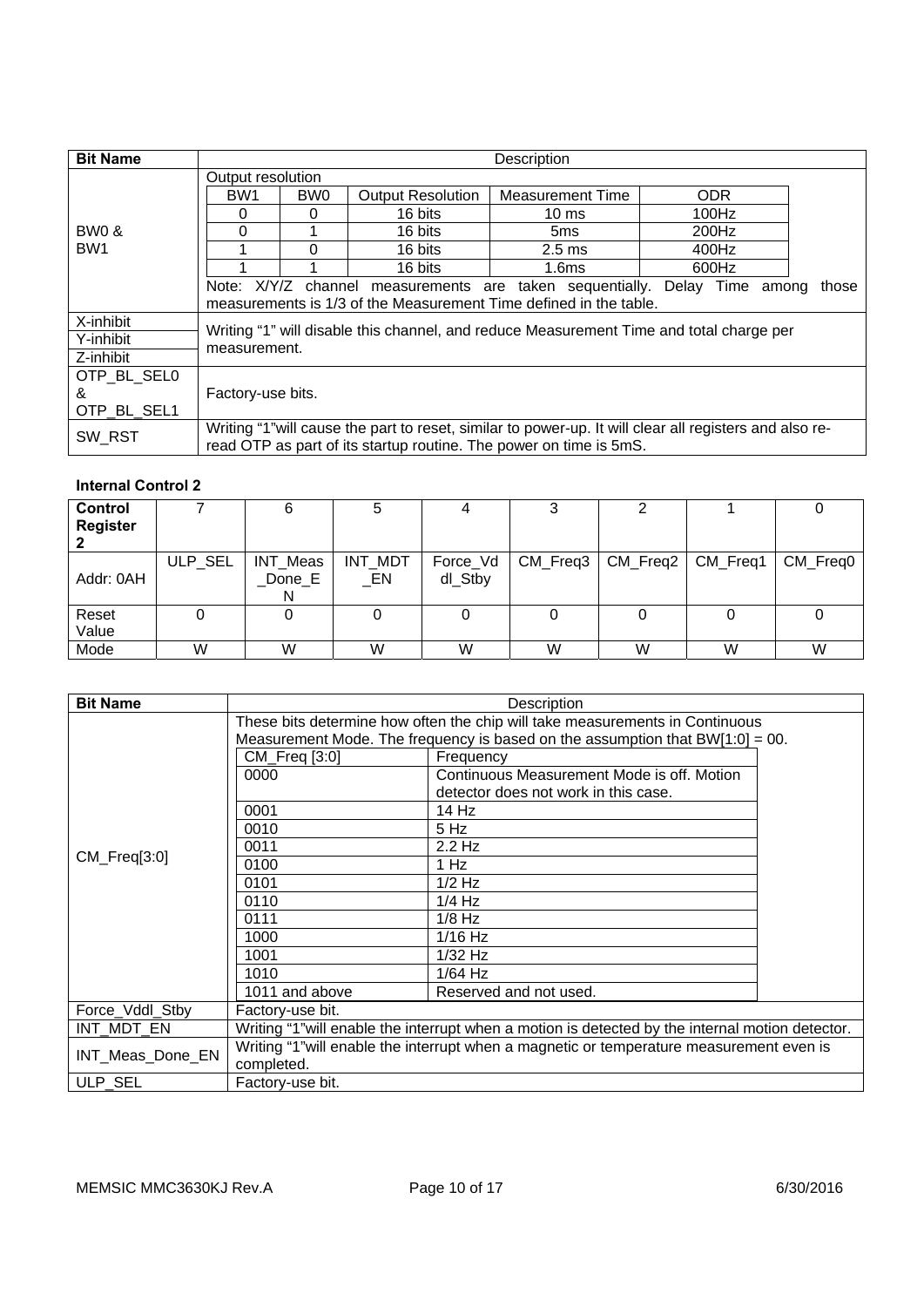#### **X Threshold**

| X Threshold    |   |                             |   |           |   |                 |       |   |  |
|----------------|---|-----------------------------|---|-----------|---|-----------------|-------|---|--|
| Addr: 0BH      |   | THI7:01<br>$\mathsf{Mag}_-$ |   |           |   |                 |       |   |  |
| Reset Value    |   |                             |   |           |   |                 |       |   |  |
| Mode           | W | W                           | W | W         | W | W               | ١M    | W |  |
| $- \cdot$<br>. | . |                             |   | $\cdot$ . | . | $\cdot$ $\cdot$ | _____ | . |  |

The threshold magnetic field of the motion detector in the x direction, with unsigned format. The step size is 4mG, and maximum threshold is 1G.

#### **Y Threshold**

| <b>Y Threshold</b> |   |                |   |   |   |   |   |   |  |
|--------------------|---|----------------|---|---|---|---|---|---|--|
| Addr: OCH          |   | TH[7:0]<br>Mag |   |   |   |   |   |   |  |
| <b>Reset Value</b> |   |                |   |   |   |   |   |   |  |
| Mode               | W | w              | W | W | W | W | W | W |  |

The threshold magnetic field of the motion detector in the y direction, with unsigned format. The step size is 4mG, and maximum threshold is 1G.

#### **Z Threshold**

| <b>Z Threshold</b> |   |                |   |   |   |   |   |   |  |  |
|--------------------|---|----------------|---|---|---|---|---|---|--|--|
| Addr: 0DH          |   | TH[7:0]<br>Mag |   |   |   |   |   |   |  |  |
| Reset Value        |   |                |   |   |   |   |   |   |  |  |
| Mode               | W | W              | W | W | W | w | W | W |  |  |

The threshold magnetic field of the motion detector in the z direction, with unsigned format. The step size is 4mG, and maximum threshold is 1G.

#### **Product ID 1**

| Product ID 1       |                  |  |  |  |  |  |  |
|--------------------|------------------|--|--|--|--|--|--|
| Addr: 2FH          | Product ID1[7:0] |  |  |  |  |  |  |
| <b>Reset Value</b> |                  |  |  |  |  |  |  |
| Mode               |                  |  |  |  |  |  |  |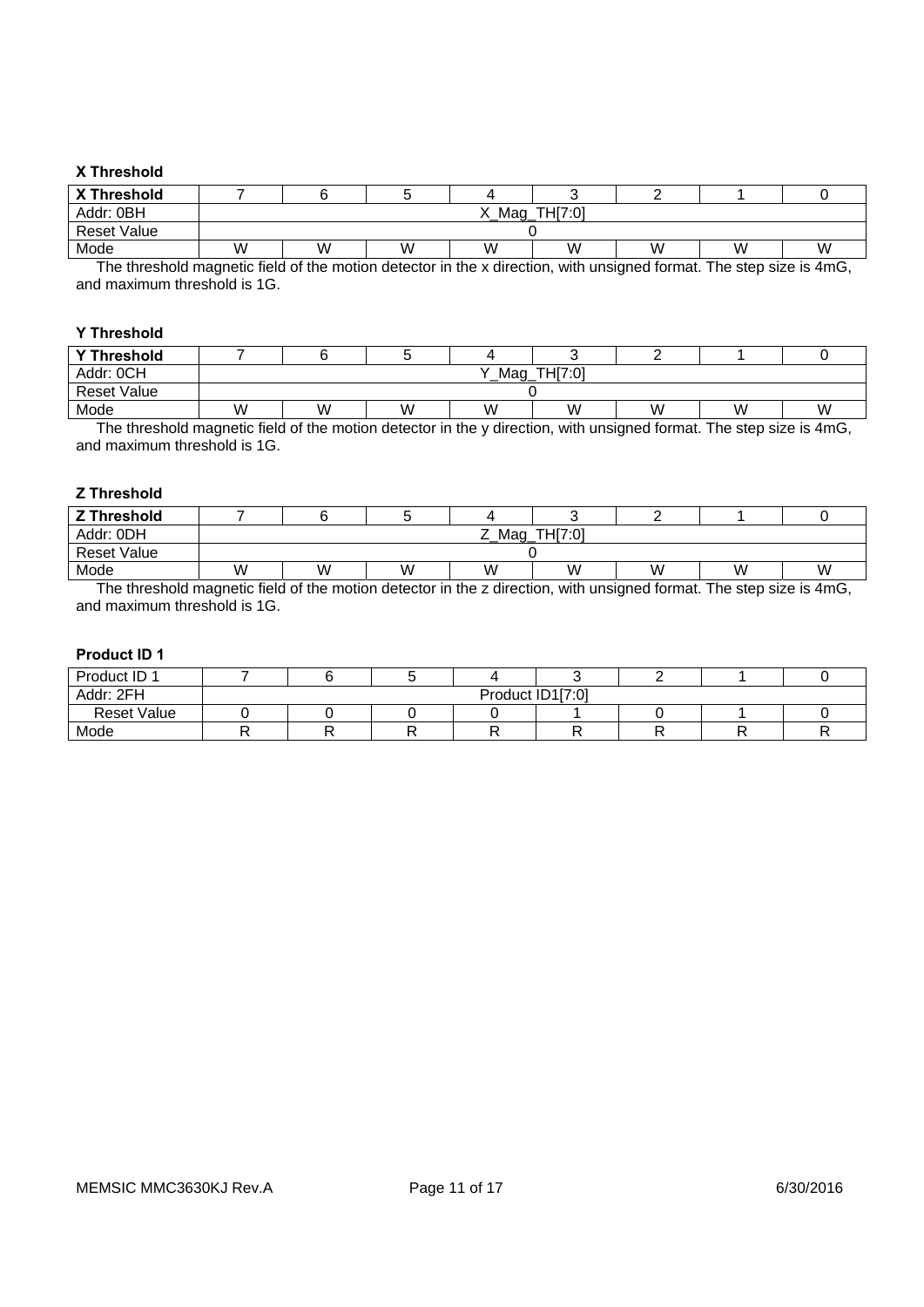#### **DATA TRANSFER**

A data transfer is started with a "START" condition and ended with a "STOP" condition. A "START" condition is defined by a HIGH to LOW transition on the SDA

line while SCL line is HIGH. A "STOP" condition is defined by a LOW to HIGH transition on the SDA line while the SCL line is held HIGH. All data transfer in  $I<sup>2</sup>C$  system are 8-bits long. Each byte has to be followed

by an acknowledge bit. Each data transfer involves a total of 9 clock cycles. Data is transferred starting with the most significant bit (MSB).

After a START condition, the master device calls a specific slave device by sending its 7-bit address with the 8<sup>th</sup> bit (LSB) indicating that either a READ or WRITE operation will follow, [1] for READ and [0] for WRITE. The MEMSIC device 7-bit device address is [0110000] where the three LSB's are pre-programmed into the MMC3630KJ by the factory and they are indicated on the package as shown in the previous section "Package Marking Illustration".

A total of 8 different addresses can be preprogrammed into MEMSIC device by the factory. This variation of  $I^2C$  address avoids a potential address conflict, either by ICs from other manufacturers or by other MEMSIC devices on the same bus

The initial addressing of the slave is always followed by the master writing the number of the slave register to be read or written, so this initial addressing always indicates a WRITE operation by sending **[0110000]**. After being addressed, the MEMSIC device being called should respond by an "Acknowledge" signal by pulling SDA line LOW. Subsequent communication bytes can either be

**a)** The data to be written to the device register, or

**b)** Another START condition followed by the device address indicating a READ operation **[0110001]**, and then the master reads the register data.

Multiple data bytes can be written or read to numerically sequential registers without the need of another START condition. Data transfer is terminated by a STOP condition or another START condition. Two detailed examples of communicating with the MEMSIC device are listed below for the actions of acquiring a magnetic field measurement and magnetizing the sensor.

#### **EXAMPLE MEASUREMENT**

**1st cycle**: A START condition is established by the Master Device followed by a call to the slave address [0110000] with the eighth bit held low to indicate a

MEMSIC MMC3630KJ Rev.A Page 12 of 17 February 2016 6/30/2016

WRITE request. Note: [xxx] is determined by factory programming and a total of 8 different addresses are available.

2<sup>nd</sup> cvcle: After an acknowledge signal is received by the master device (MEMSIC device pulls SDA line low during  $9<sup>th</sup>$  SCL pulse), the master device sends the address of Control Register 0 or [00001000] as the target register to be written. The MEMSIC device should acknowledge receipt of the address (9<sup>th</sup> SCL pulse, SCL pulled low).

**3rd cycle**: The Master device writes to the Internal Control Register 0 the code [00000001] (TM\_M high) to initiate data acquisition. The MEMSIC device should send an Acknowledge and internally initiate a measurement (collect x, y and z data). A STOP condition indicates the end of the write operation.

**4th cycle**: The Master device sends a START command followed by the MEMSIC device's seven bit address, and finally the eighth bit set low to indicate a WRITE. An Acknowledge should be send by the MEMSIC device in response.

**5th cycle**: The Master device sends the MEMSIC device's Status Register [00000111] as the address to read.

**6th cycle**: The Master device sends a START command followed by the MEMSIC device's seven bit address, and finally the eighth bit set high to indicate a READ. An Acknowledge should be send by the MEMSIC device in response.

**7th cycle**: The Master device cycles the SCL line. This causes the Status Register data to appear on SDA line. Continuously read the Status Register until the Meas\_M\_Done bit (bit 0) is set to '1'. or check INT pin status. This indicates that data for the x, y, and z sensors is available to be read.

**8th cycle**: The Master device sends a START command followed by the MEMSIC device's seven bit address, and finally the eighth bit set low to indicate a WRITE. An Acknowledge should be send by the MEMSIC device in response.

9<sup>th</sup> cycle: The Master device sends a [00000000] (Xout LSB register address) as the register address to read.

**10th cycle**: The Master device calls the MEMSIC device's address with a READ (8<sup>th</sup> SCL cycle SDA line high). An Acknowledge should be send by the MEMSIC device in response.

**11th cycle**: Master device continues to cycle the SCL line, and each consecutive byte of data from the X, Y and Z registers should appear on the SDA line. The internal memory address pointer automatically moves to the next byte. The Master device acknowledges each. Thus:

**12th cycle**: LSB of X channel.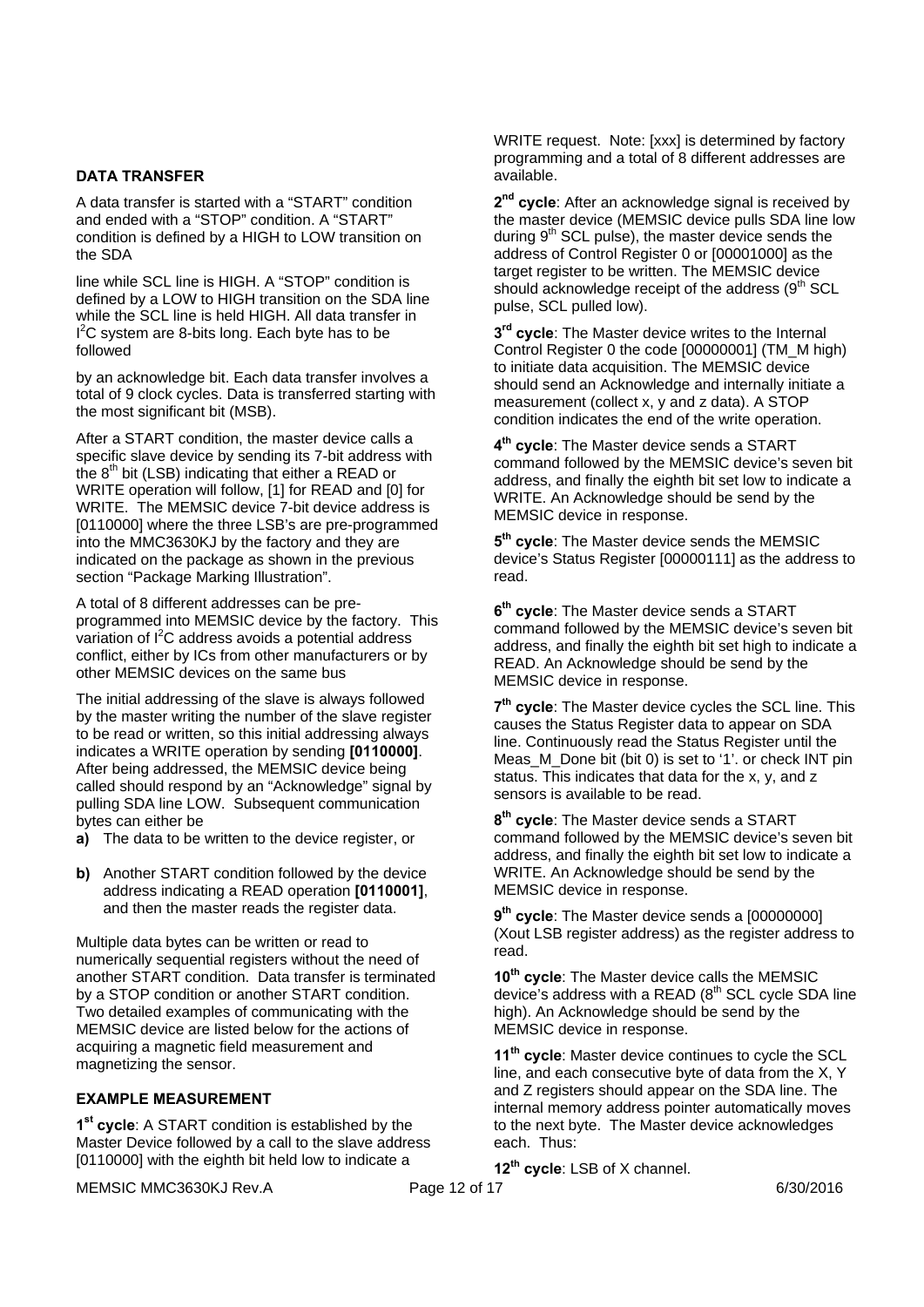**13th cycle**: MSB of X channel.

**14th cycle**: LSB of Y channel.

**15th cycle**: MSB of Y channel.

**16th cycle**: LSB of Z channel.

**17th cycle**: MSB of Z channel.

Master ends communications by NOT sending an 'Acknowledge' and also follows with a 'STOP' command.

#### **EXAMPLE OF SET WHEN USING DUAL SUPPLY**

**1st cycle**: A START condition is established by the Master Device followed by a call to the slave address [0110000] with the eighth bit held low to indicate a WRITE request. Note: [xxx] is determined by factory programming and a total of 8 different addresses are available.

**2nd cycle**: After an acknowledge signal is received by the master device (The MEMSIC device pulls the SDA line low during the  $9<sup>th</sup>$  SCL pulse), the master device sends [00001000] as the target address (Internal Control Register 0). The MEMSIC device should acknowledge receipt of the address  $(9<sup>th</sup>$  SCL pulse).

 $3<sup>rd</sup>$  cycle: The Master device writes to the MEMSIC device's Internal Control 0 register the code [00001000] (SET bit) to initiate a SET action. The MEMSIC device should send an Acknowledge.

### **EXAMPLE OF SET WHEN USING SINGLE SUPPLY**

**1st cycle:** A START condition is established by the Master Device followed by a call to the slave address [0110000] with the eighth bit held low to indicate a WRITE request. Note: [xxx] is determined by factory programming and a total of 8 different addresses are available.

**2nd cycle:** After an acknowledge signal is received by the master device (The MEMSIC device pulls the SDA line low during the 9th SCL pulse), the master device sends [00001000] as the target address (Internal Control Register 0). The MEMSIC device should acknowledge receipt of the address (9th SCL pulse).

**3rd cycle:** The Master device writes to the MEMSIC device's Internal Control Register 0 the code [00100000] (Refill Cap) to prepare for SET action.\*

A minimum of 50ms wait should be provided to allow the MEMSIC device to finish its preparation for the SET action.

**4th cycle:** The Master device writes to the MEMSIC device's Internal Control 0 register the code [00001000] (SET bit) to initiate a SET action. The MEMSIC device should send an Acknowledge.

#### **EXAMPLE OF RESET WHEN USING DUAL SUPPLY**

**1st cycle**: A START condition is established by the Master Device followed by a call to the slave address [0110000] with the eighth bit held low to indicate a WRITE request. Note: [xxx] is determined by factory programming and a total of 8 different addresses are available.

2<sup>nd</sup> cycle: After an acknowledge signal is received by the master device (The MEMSIC device pulls the SDA line low during the  $9<sup>th</sup>$  SCL pulse), the master device sends [00001000] as the target address (Internal Control Register 0). The MEMSIC device should acknowledge receipt of the address (9<sup>th</sup> SCL pulse).

**3rd cycle**: The Master device writes to the MEMSIC device's Internal Control 0 register the code [00010000] (RESET bit) to initiate a RESET action. The MEMSIC device should send an Acknowledge.

At this point, the MEMSIC AMR sensors have been conditioned for optimum performance and data measurements can commence.

#### **EXAMPLE OF RESET WHEN USING SINGLE SUPPLY**

**1st cycle:** A START condition is established by the Master Device followed by a call to the slave address [0110000] with the eighth bit held low to indicate a WRITE request. Note: [xxx] is determined by factory programming and a total of 8 different addresses are available.

**2nd cycle:** After an acknowledge signal is received by the master device (The MEMSIC device pulls the SDA line low during the 9th SCL pulse), the master device sends [00001000] as the target address (Internal Control Register 0). The MEMSIC device should acknowledge receipt of the address (9th SCL pulse).

**3rd cycle:** The Master device writes to the MEMSIC device's Internal Control Register 0 the code [00100000] (Refill Cap) to prepare for RESET action.

A minimum of 50ms wait should be provided to allow the MEMSIC device to finish its preparation for the RESET action.

**4th cycle:** The Master device writes to the MEMSIC device's Internal Control 0 register the code [00010000] (RESET bit) to initiate a RESET action. The MEMSIC device should send an Acknowledge.

At this point, the MEMSIC AMR sensors have been conditioned for optimum performance and data measurements can commence.

#### **Note:**

 The RESET action can be skipped for most applications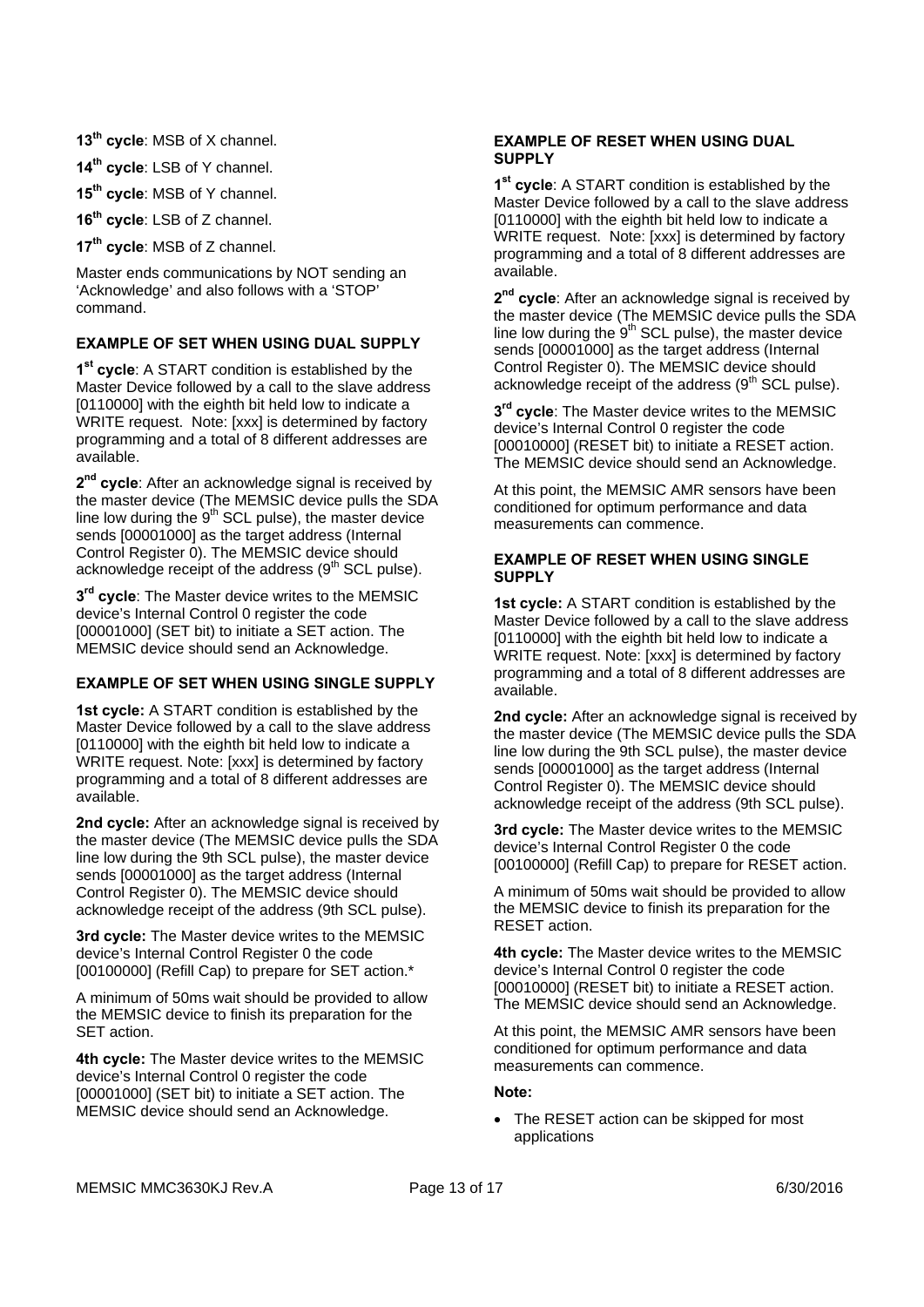#### **USING SET AND RESET TO REMOVE BRIDGE OFFSET**

The integrated SET and RESET functions of the MMC3630KJ enables the user to remove the error associated with bridge Offset change as a function of temperature, thereby enabling more precise heading measurements over a wider temperature than competitive technologies. The SET and RESET functions effectively alternately flip the magnetic sensing polarity of the sensing elements of the device.

- **1)** The most accurate magnetic field measurements can be obtained by using the protocol described as follows: Perform SET. This sets the internal magnetization of the sensing resistors in the direction of the SET field.
- **2)** Perform MEASUREMENT. This measurement will contain not only the sensors response to the external magnetic field, H, but also the Offset; in other words,

#### **Output1 = +H + Offset.**

- **3)** Perform RESET. This resets the internal magnetization of the sensing resistors in the direction of the RESET field, which is opposite to the SET field  $(180^\circ$  opposed).
- **4)** Perform MEASUREMENT. This measurement will contain both the sensors response to the external field and also the Offset. In other words, **Output2 = -H + Offset.**
- **5)** Finally, calculate H by subtracting the two measurements and dividing by 2. This procedure effectively eliminates the Offset from the measurement and therefore any changes in the Offset over temperature.

#### **Note:**

 To calculate and store the offset; add the two measurements and divide by 2. This calculated offset value can be subtracted from subsequent measurements to obtain H directly from each measurement.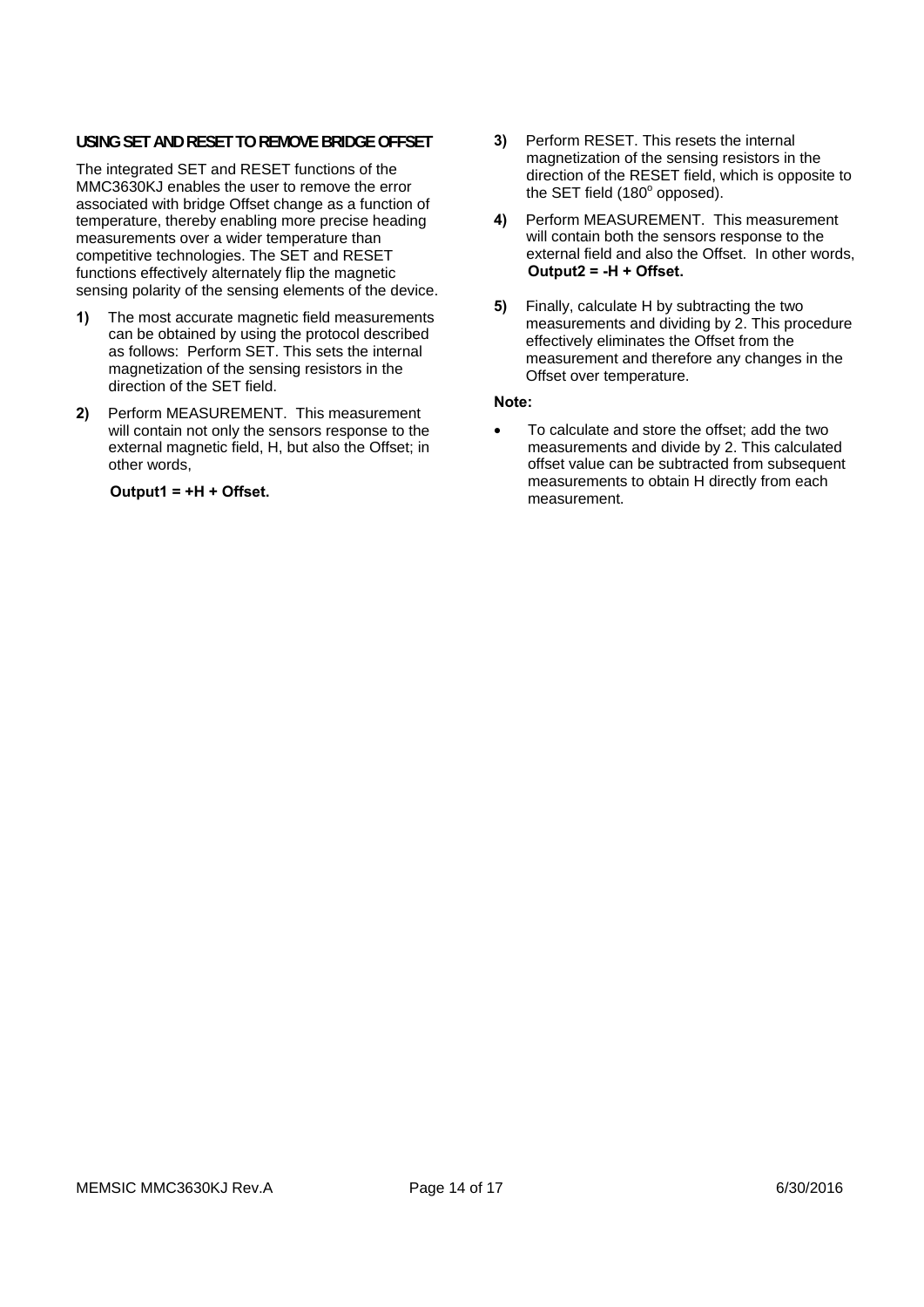#### **OPERATING TIMING**



| <b>Parameter</b>                                           | Symbol         | Min. | Max. | <b>Unit</b> |
|------------------------------------------------------------|----------------|------|------|-------------|
| Time to operate device after $V_{DD}$ valid                | $t_{Op}$       | 5    |      | ms          |
| Time from Cap Refill to SET/RESET (dual power<br>supply)   | $t_{RF}$       |      |      | ms          |
| Time from Cap Refill to SET/RESET (single power<br>supply) | $t_{RF}$       | 50   |      | ms          |
| Minimum time interval between SET or RESET                 | $t_{\sf SR}$   |      |      | ms          |
|                                                            | $t_{TM}$ BW=00 | 10   |      | ms          |
|                                                            | $t_{TM}$ BW=01 | 5    |      | ms          |
| Wait time to complete measurement                          | $t_{TM}$ BW=10 | 2.5  |      | ms          |
|                                                            | $t_{TM}$ BW=11 | 1.6  |      | ms          |

### **Operating Timing Diagram**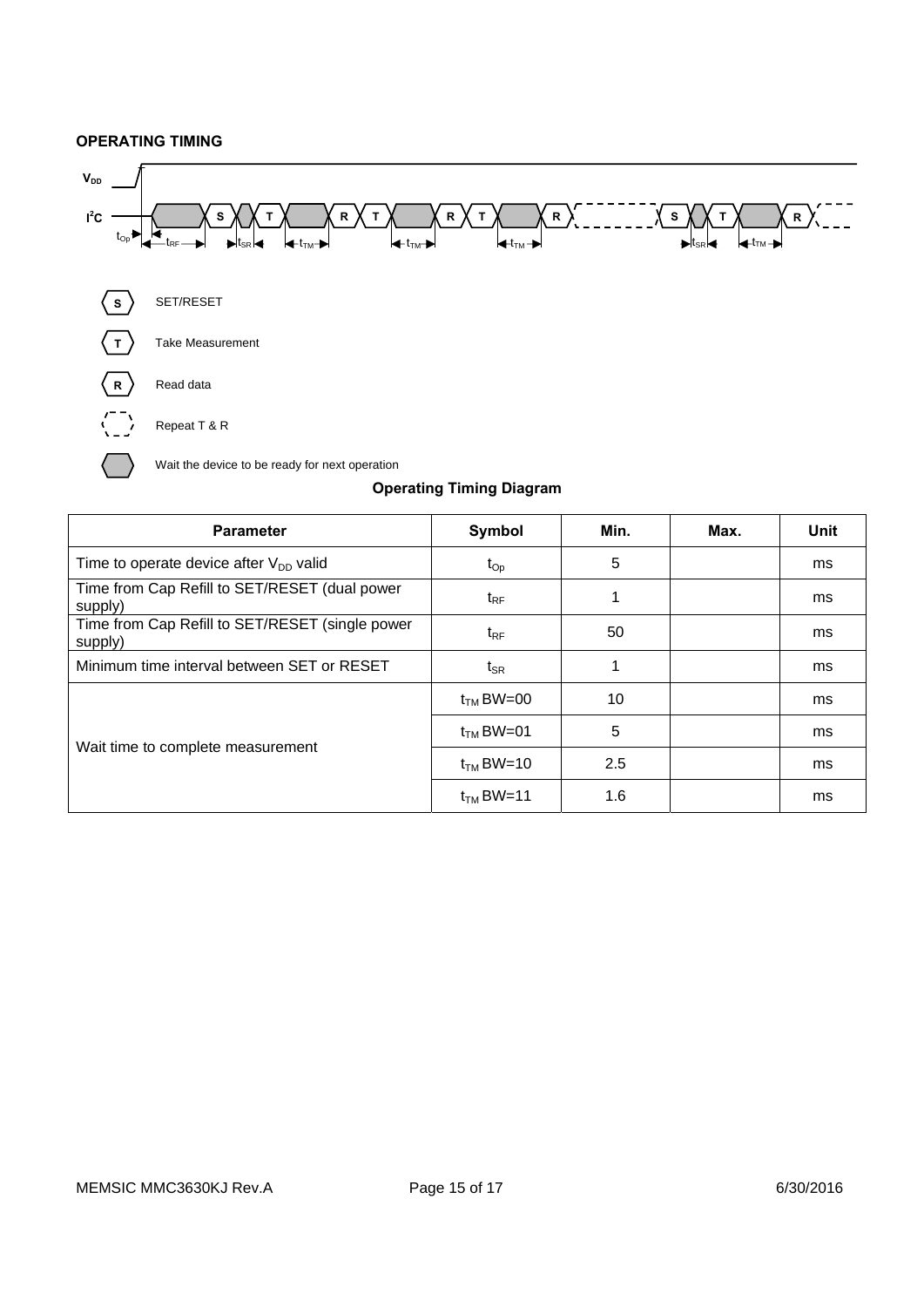#### **SOLDERING RECOMMENDATIONS**

MEMSIC magnetic sensor is capable of withstanding an MSL3 / 260 ºC solder reflow. Following is the reflow profile:



#### **Note:**

- The second reflow cycle should be applied after device has cooled down to 25 °C (room temperature)
- This is the reflow profile for Pb free process
- The peak temperature on the sensor surface should be limited under 260 °C for 10 seconds.
- Solder paste's reflow recommendation should be followed to get the best SMT quality.

If the part is mounted manually, please ensure the temperature could not exceed 260 °C for 10 seconds.